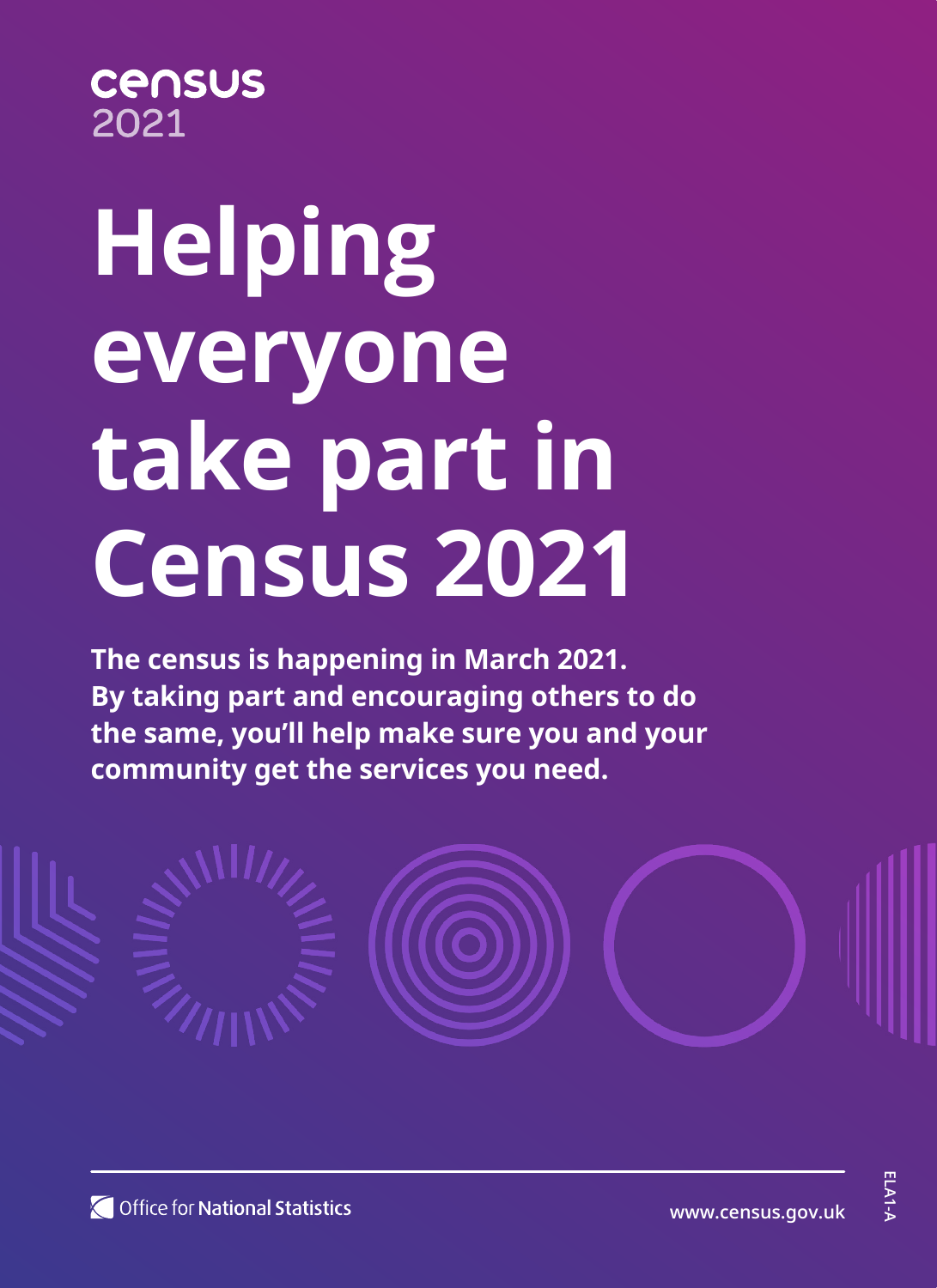## **What is the census?**

The census is a survey that happens every 10 years and gives us a picture of all the people and households in England and Wales.

Local councils, charities and many other organisations use census information to decide how to spend billions of pounds on services every year.

This includes spending on transport, education and healthcare. To make sure this money is spent where it's most needed, it's important that the census counts everyone.



## **Your support matters**

We understand that building good relationships with communities means more people will want to take part in the census.

We also understand that no one knows your community better than you. Support from trusted local leaders and community representatives will be vital in helping people take part.

## **Building community links**

We need your help to reach the widest possible audience for Census 2021.

Our local community engagement staff will be on hand throughout the census with resources, advice and practical support that helps everyone to take part.